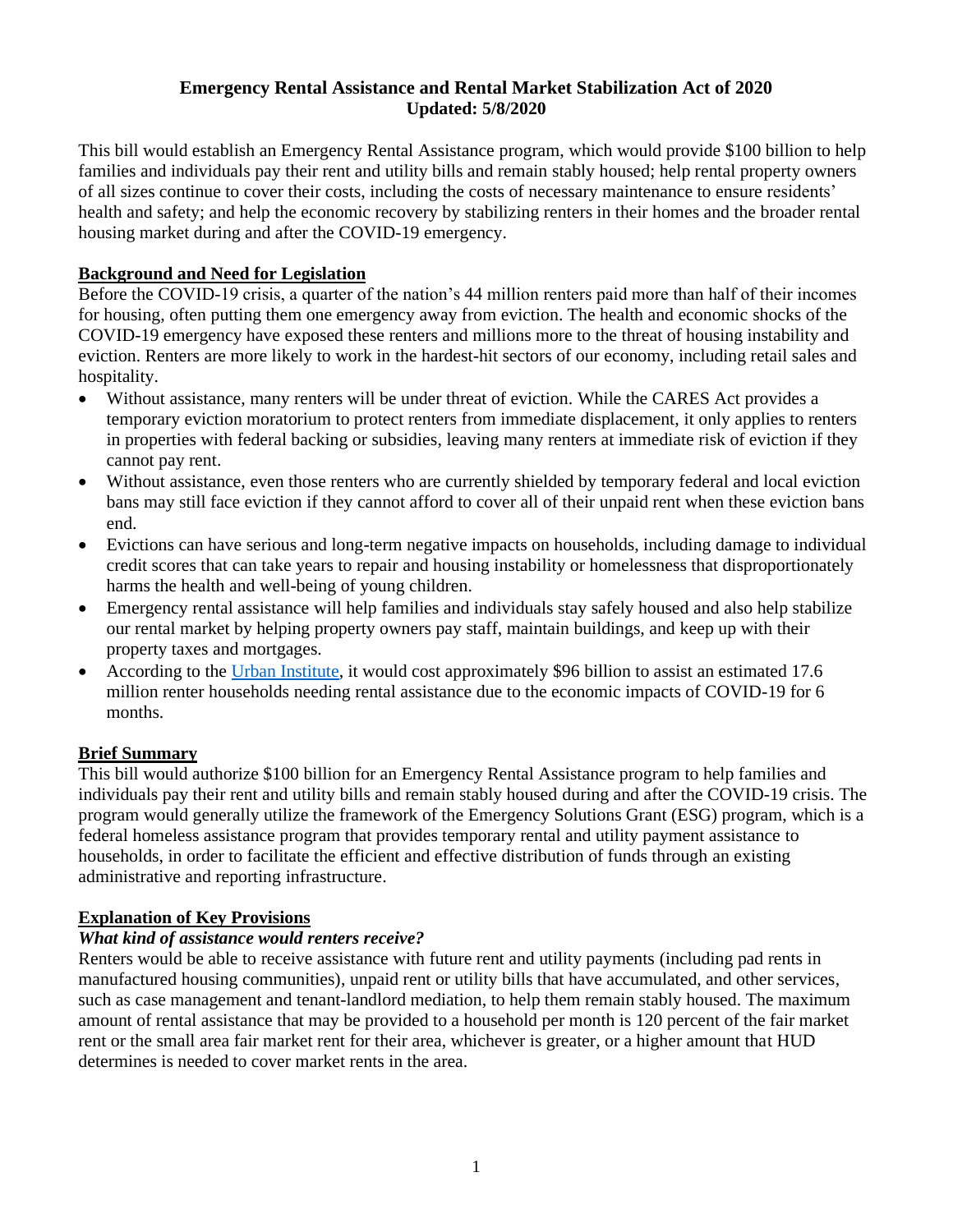#### *How would renters (and property owners) apply for, and receive, assistance?*

Renters would apply for assistance with the agency or organization that the state or local grantee has selected to administer the program. Property owners would not be able to directly apply for rental assistance under the program, but once a renter qualifies for assistance, the administering agency would send the payment directly to the landlord. The renter, their landlord, and the administering agency would sign a rental assistance agreement stipulating the terms of the assistance.

#### *Who would be eligible to receive emergency rental assistance?*

A renter would be eligible to receive assistance if they have an inability to attain or maintain housing stability or have insufficient resources to pay rent or utilities. There is not a strict income eligibility threshold, however, the bill includes income targeting requirements that will prioritize funding for lower income renters. Specifically, the program requires that 40 percent of its funding assist extremely low-income households<sup>1</sup> and 70 percent to assist very low-income households<sup>2</sup> (which includes extremely low income households). The remaining 30 percent of funds can be used to serve low-income households.<sup>3</sup> However, HUD has the authority to waive these income targeting requirements for jurisdictions that can show that the needs of low income renters are being met, allowing them to serve households up to 120 percent of the area median income.

It is important to note that a household's income will be determined using only the household's current income *on the date of application*, or, for the purposes of providing assistance to cover unpaid rent or utility bills, the income that was available at the time a household accrued any unpaid rent or utility payments. This means that even if a person's income was higher prior to applying for assistance, if they have lost their job or substantially lost income, only their current income will be considered for the purposes of this program.

### *How would HUD distribute the funding?*

- Funds would be distributed by formula to HUD's existing network of state, territory, city, and county ESG grantees. To expedite assistance for renters, HUD would be required to allocate the first 50 percent of the funds within 7 days using HUD's existing ESG formula. The remainder of the funds would be allocated within 45 days through a new HUD-developed formula reflecting the need for additional emergency rental assistance due to COVID-19.
- In addition to providing funds to current ESG grantees, the bill sets aside a special allocation for tribes and tribal housing authorities and Native Hawai'ians to address emergency rental and utility payment assistance needs in these communities.
- States and communities that have already taken actions to provide emergency rental assistance would be permitted to use these funds to reimburse themselves for activities eligible under this bill.
- The bill provides additional flexibility for grantees to partner with other agencies and organizations, such as public housing agencies or nonprofit service providers, to deliver services.

#### **Organizational Endorsements**

Acacia Network, Inc. African American Health Alliance American Association of Service Coordinators American Civil Liberties Union American Kidney Fund American Public Health Association BRIDGE Housing Casa de Esperanza: National Latin@ Network for Healthy Families & Communities

Catholic Charities USA Center for Community Progress Center for Disability Rights Center for Responsible Lending Children's Defense Fund Children's HealthWatch Church World Service Coalition of Labor Union Women Coalition on Human Needs

<sup>&</sup>lt;sup>1</sup> Households earning less than 30 percent of the area median income.

<sup>2</sup> Households earning less than 50 percent of the area median income.

<sup>3</sup> Households earning less than 80 percent of the area median income.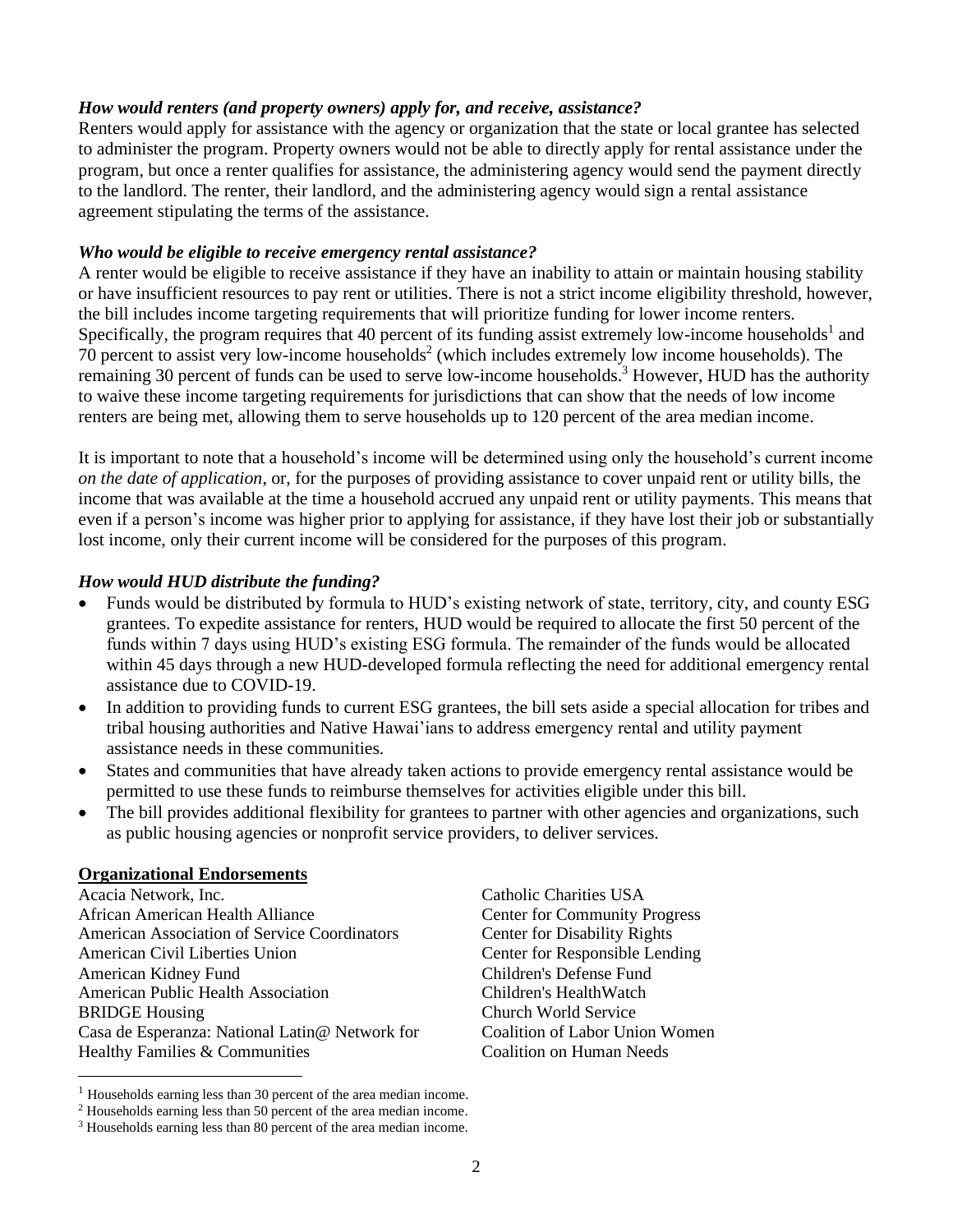Community Change Community Economics Community Housing Partners Community Preservation Corporation Community Solutions Congregation of Our Lady of the Good Shepherd - U.S. Provinces Consortium for Citizens with Disabilities Housing Task Force Consumer Federation of America Council of Large Public Housing Authorities Council of State Community Development Agencies EAH Housing Enterprise Community Partners Equitable Housing Institute Eviction Lab Family Promise Friends Committee on National Legislation Funders Together to End Homelessness Grounded Solutions Network Healthcare Anchor Network Health Justice Innovations LLC Healthy Schools Campaign Heartland Alliance IDP Properties Islamic Center of North America Council for Social **Justice** LeadingAge Legal Action Center Local Initiatives Support Corporation Low Income Investment Fund Mayors & CEOs for U.S. Housing Investment **NAACP** National Action Network National Advocacy Center of the Sisters of the Good **Shepherd** National Alliance for Safe Housing National Alliance of Community Economic Development Associations National Alliance of HUD Tenants National Alliance on Mental Illness National Alliance to End Homelessness National Association for Latino Community Asset Builders National Association of Affordable Housing Lenders National Association of Community Health Centers National Association of Counties National Association of Local Housing Finance Agencies National Association of Real Estate Brokers National Association of Social Workers National Center for Housing & Child Welfare National Center for Transgender Equality

National Coalition Against Domestic Violence National Coalition for Homeless Veterans National Coalition for the Homeless National Coalition of Latinxs with Disabilities National Community Action Partnership National Community Development Association National Community Reinvestment Coalition National Community Stabilization Trust National Council of Churches National Council of State Housing Agencies National Disability Rights Network National Education Association National Fair Housing Alliance National Health Care for the Homeless Council National Housing Conference National Housing Law Project National Housing Resource Center National Housing Trust National Innovation Service National Law Center on Homelessness & Poverty National League of Cities National LGBTQ Task Force Action Fund National Low Income Housing Coalition National Manufactured Home Owners Association National NeighborWorks Association National Nurse-Led Care Consortium National Partnership for Women & Families National Resource Center on Domestic Violence National Women's Law Center National Urban League Natural Resources Defense Council NETWORK Lobby for Catholic Social Justice NewWest Community Capital Opportunity Starts at Home Campaign Oxfam America Partnering for Change PolicyLink Poligon Education Fund Poverty & Race Research Action Council Preservation of Affordable Housing, Inc. Prosperity Now RESULTS Seedco Shriver Center on Poverty Law Sisters of Mercy of the Americas Justice Team Stewards of Affordable Housing for the Future **StriveTogether** Technical Assistance Collaborative, Inc. The Arc of the United States The Catholic Health Association of the United States The NHP Foundation The United Methodist Church - General Board of Church and Society